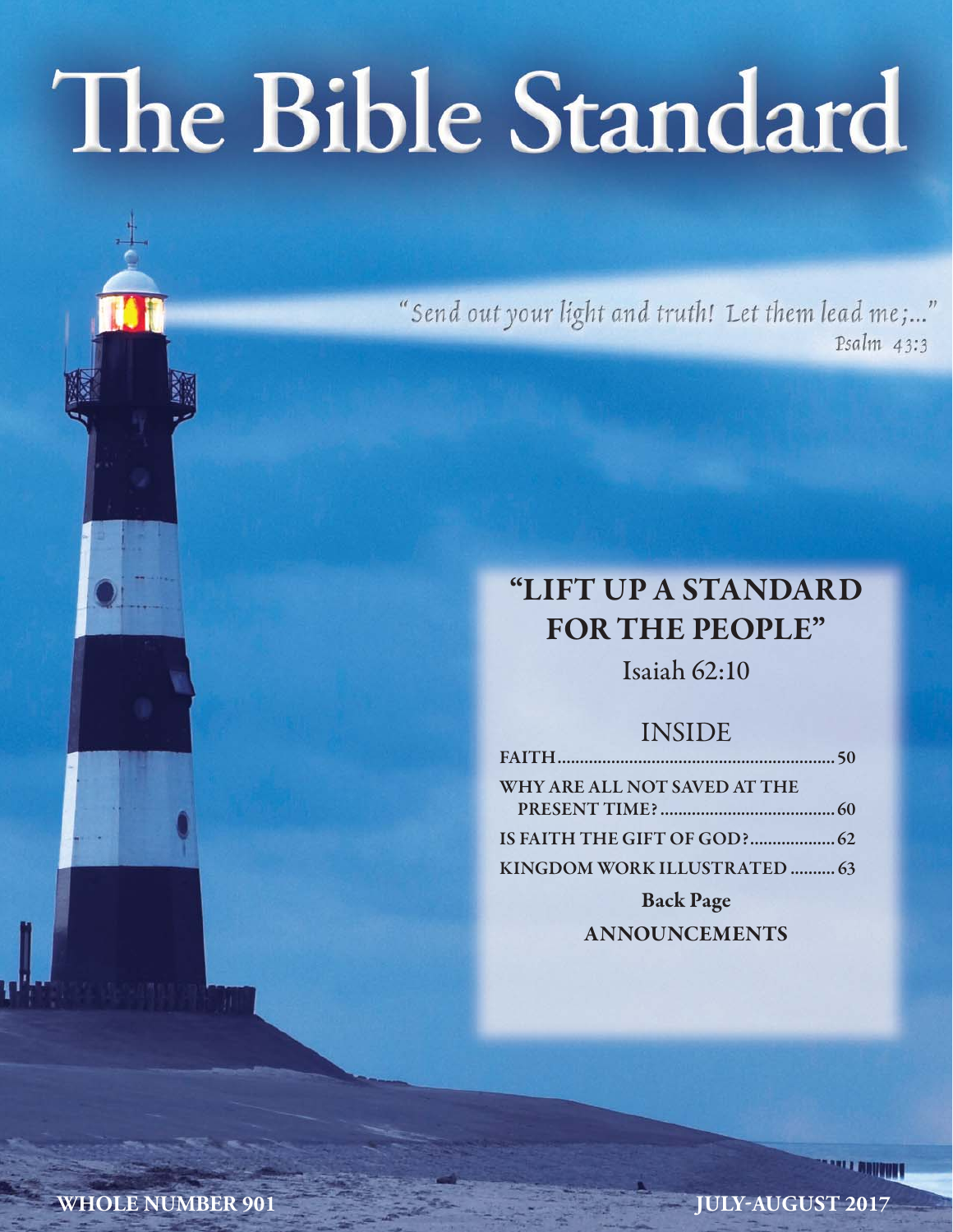

The higher primary graces are the qualities of character that are developed by the proper exercise of our religious brain organs—spirituality, hopefulness, firmness, continuity, conscientiousness, benevolence and veneration—acting either separately or combinedly. Faith, hope, self-control, patience, piety, brotherly love and charity are these higher primary graces (2 Pet. 1:5-7). Faith, the first of them, is developed by the exercise of our organ of spirituality and *faith* brings trust in the LORD's teachings about justification "Therefore being justified by

faith, we have peace with God through our Lord Jesus Christ" (Rom. 5:1).

Faith is the first of the higher primary graces, not only in order but also in importance in this dispensation. It is the most important, not by reason of supremacy—for to the quality love must be ascribed the place of the greatest grace "faith, hope, charity, these three" (1 Cor. 13:13)—but by reason of its present office, and by reason of its being the foundation and energizer of all the other graces. Of no other grace does the Bible have so much to say; and when

we consider that we are living in a faith dispensation, the reason for its occupying now the place of greatest importance becomes at once apparent. In the next Age it will yield its place of primary importance to love; for that will be a dispensation of works, when love will be the most important as well as the greatest grace. Now it is according to our faith; then it will be according to their works, i.e., love. But the faith that now avails is the "faith which worketh by love" (Gal. 5:6).

A quality of such commanding importance to God's people deserves to be clearly understood and should necessarily be possessed in large measure by them; and to contribute toward securing these two objectives the subject will here be treated from both a theoretical and a practical standpoint, with the earnest prayer that the LORD will be pleased to bless this study to these ends.

**THE THREE SENSES OF FAITH Sense 1 What one believes Sense 2 Quality by which one believes Sense 3** The quality which senses 1 & 2 **produce = Faithfulness**

*"Knowing this, that the trying of your faith worketh patience."* James 1:3. *"Now faith is the substance of things hoped for, the evidence of things not seen"*  Hebrews 11:1.

# **FAITH IN THREE SENSES**

To make our subject clear it is necessary for us to explain the meaning of the word faith. In the Bible this word is used in three senses: (1) what one believes, (2) the quality by which one believes and  $(3)$  the quality which its first and second senses produce—faithfulness. It is because of having these three senses that faith is the most important grace in a faith dispensation. Let us study a little more closely the three senses of faith.

Faith's first sense is what one believes, e.g., Truth

people would say, My faith is the present Truth, the Divine Plan as now unfolding, the Bible teachings as now due to be understood; a Presbyterian would say, My faith is the Westminster Confession and its catechisms; a Lutheran would say, My faith is the Book of Concord; an Episcopalian would say, My faith is the 39 Articles of the Anglican Church, its Common Prayer and Apostolic Succession; a Roman Catholic would say, My faith is the Decrees and Canons of the Council of Trent, its catechism

and the pronouncements of the Popes of Rome. These examples will suffice to clarify the first sense of the word faith in common, ordinary use.

Let us return to the Bible as it uses the word faith in the sense of what one believes, e.g., Jude exhorts us to "earnestly contend for the faith which was once delivered unto the saints" ( Jude 3). Paul and Barnabas exhorted the brethren "to continue in the faith" (Acts 14:22). Paul gives a notable exhortation to the Corinthians, saying, "Watch ye, stand fast in the faith" (1 Cor. 16:13). Again he encourages them, "Examine yourselves, whether ye be in the faith" (2 Cor. 13:5). He also desires for the brethren "that they may be sound in the faith" (Titus  $1:13$ ). The record is that many of the priests "were obedient to the faith" (Acts 6:7). Jesus asks whether at His Second Advent, "Shall he find the [so the Greek] faith on the

The Bible Standard—(ISSN: 1556-8555) Publisher, the Bible Standard Ministries (LHMM)—Address: Bible Standard Ministries, 1156 St. Matthews Road, Chester Springs, PA, 19425-2700, U.S.A. Editor, Leon J. Snyder. Periodicals Postage paid at Chester Springs, PA, 19425 and additional mailing offices. Postmaster: Send address corrections to The Bible Standard, 1156 St. Matthews Road, Chester Springs, PA, 19425-2700; Rates: One year's subscription—\$12.00 (6 issues); single issues—\$2.50 each. **Web Site: www.biblestandard.com**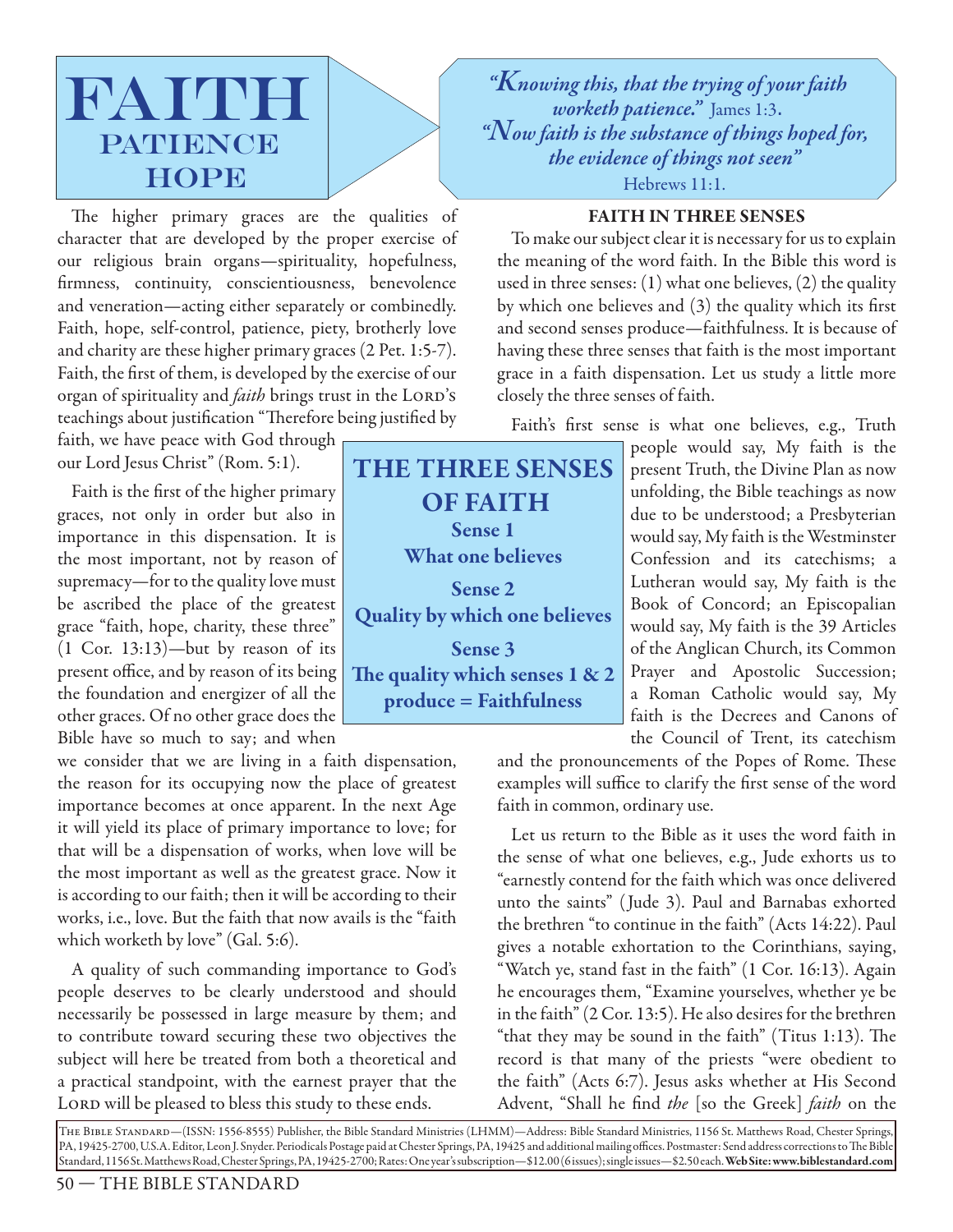earth?" (Luke 18:8). Peter says that with the Apostles the brethren have "obtained like precious faith with us" (2 Pet. 1:1). John says that the Truth is the victory that overcomes the world, "This is the victory that overcometh the world, even our faith" (1 John 5:4). These passages sufficiently prove the first sense of *faith* as given above.

As we wish to give a much deeper consideration to sense  $(2)$  we will first consider sense  $(3)$ . By the word faithfulness, as the third sense of the word *faith*, we understand loyalty to God and Christ in Their persons, characters, words and works, in enlightenment, justification, sanctification and deliverance, to be meant. That *faith* has this meaning we can see from the following passages: Isa. 26:2 "Open ye the gates, that the righteous nation which keepeth the truth may enter in." Rom. 3:3 "For what if some did not believe? shall their unbelief make the faith of God without effect?" 2 Cor. 1:24 "Not for that we have dominion over your faith, but are helpers of your joy: for by

faith ye stand." 1 Tim. 1:19 "Holding faith, and a good conscience; which some having put away concerning faith have made shipwreck." Heb. 10: 38 "Now the just shall live by faith: but if any man draw back, my soul shall have no pleasure in him."

 In this sense of the word (faithfulness) it includes loyalty to God and Christ in all of life's affairs, in the four stages of the Christian life which are: disposition, graces, affection and character development in all our sufferings, trials and tests. In the sense of faithfulness it is the one unlimited universal grace, i.e., the grace that works, not only through all the other graces, but through every other expression of the Christian life. While self-control is almost a universal grace and patience is still more nearly a universal grace, faithfulness is the one unlimited universal grace. No matter how much one may have attained in other features of Christian character, if he lacks in this grace all his professions of Christianity are vain. He has made a failure of his calling and election. So with all our getting let us get this quality. Yes, it is the one that is tested above all, since it is the chief quality that God seeks in us, the indispensable grace that He seeks in overcomers. God strongly suggests that we be faithful unto death.

Faith in sense  $(2)$  may be defined as mental appreciation of and heart's reliance upon certain objects. Christian faith has God and Christ as its objects. That this definition is correct is proven by the Apostle Paul. He states: "Faith is the confidence [heart's reliance] of things hoped for, the proof of things not seen [mental appreciation]" (Heb.  $11:1$ , Imp. Ver.). The respects in which we have mental appreciation of and heart's reliance upon God and Christ are as to Their beings, characters, words and works. In all of these four aspects concerning Them we must have mental appreciation and heart's reliance, if we have faith in Them.

**FAITH makes all things possible HOPE makes all things work and LOVE makes all things beautiful**

It will be noticed that the Apostle in Heb. 11:1 traces the matter in reverse order to its unfolding of its two parts; one of these is exercised by the mind, i.e., mental appreciation; the other is exercised by the heart, i.e., heart's reliance. Neither of these can be absent in a genuine faith. Both must be present in a true faith. Mental appreciation must be present as the foundation, and heart's reliance must be present as the superstructure; both are as necessary to the house of faith, as a natural foundation and superstructure are necessary to a natural house.

#### **MENTAL APPRECIATION**

Accordingly, in *faith* the mind will have to exercise an intelligent appreciation. Such an intelligent appreciation embraces three elements: knowledge, understanding and belief. In a real mental appreciation all of these parts are present. Knowledge is the first of these. We cannot exercise *faith* in a person or thing of whose existence we know nothing. "How shall they believe in him of whom they have not heard?" (Rom.  $10:14$ ). That this proposition is self-evident appears from the form of the question in which the Apostle states the thought. Therefore, to have faith in God and things about God we must have knowledge of Him and them. Vs. 14 "How then shall they call on him in whom they have not believed?"

 JULY-AUGUST — 51 Knowledge by itself is not sufficient; additionally, an understanding of the person or things believed in is necessary. Oh, faith must have a reasonable basis for the things on which its knowledge lays hold. Therefore God invites us to reason with Him on the things of faith, saying, "Come now, and let us reason together" (Isa. 1:18). For this reason the Apostle speaks of his understanding the mysteries of Christ and prays that we may be able to comprehend with all saints the "breadth, and length, and depth, and height" (Eph. 3:18); and Jesus assures His own that it is theirs, but not the world's, to understand the mysteries of God "Unto you it is given to know the mystery of the kingdom of God: but unto them that are without, all these things are done in parables"(Mark 4:11). Indeed, it is this understanding of the things of faith that works the subsequent parts of faith, as is apparent from Rom.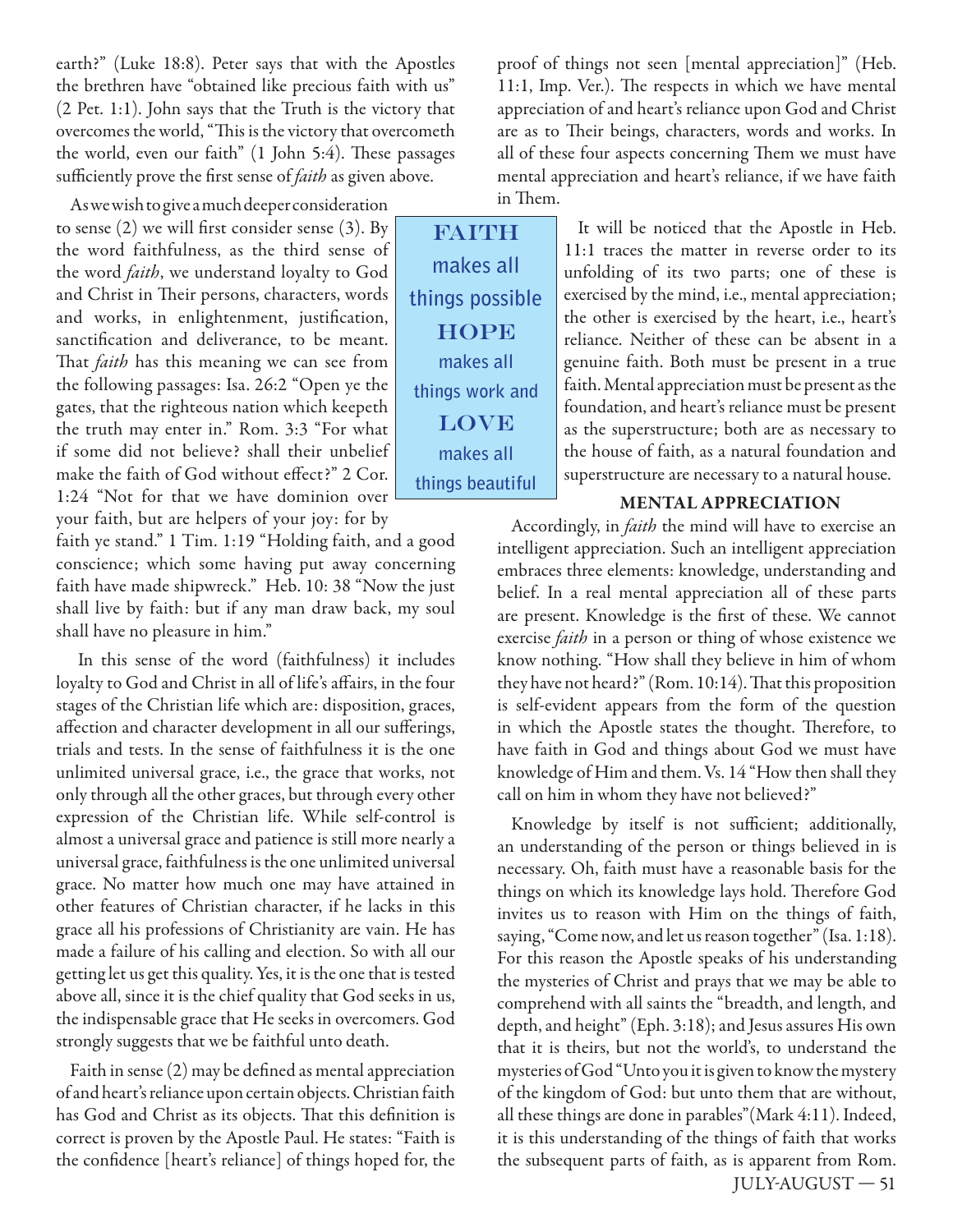10:17: "So then faith cometh by hearing, and hearing by the word of God." The word hearing is here used in the sense of understanding, for the Word of God is here said to be faith's source; the word's reasonableness works an understanding of it in a properly disposed mind.

To believe in non-understandable things—things with incomprehensible meanings—is credulity, [a tendency to believe whatever one is told] not faith. Satan desires us to be credulous. God desires us to be believers. Satan would have us believe that such credulity is the acme of faith, but God prizes a *faith* built upon an understanding of the things that He reveals to us. In this respect Satan acts like a confidence man who picks out as his victim a credulous, and therefore a foolish person; while God acts like a wise father who seeks to raise, not foolish, but wise children.

To have only an understanding of the objects of faith, is not sufficient to give us that full degree of mental appreciation, which is an ingredient of faith; for many infidels, e.g., Thomas Paine and Robert Ingersoll, had an understanding of some Biblical matters, but lacked the fullness of mental appreciation necessary for faith. A third thing is therefore necessary to fill out this idea, i.e., belief; the mind must give its assent to the things of which it has knowledge and understanding as true. This accords with the Lord's statement, ( John 3:36), "He that believeth not the Son [does not believe that the Son tells the truth] shall not see life." Heb. 11:6 is also to the point "But without faith it is impossible to please him: for he that cometh to God must believe that he is, and that he is a rewarder of them that diligently seek him." Accordingly, we see that the three elements of the mental appreciation part of faith are knowledge, understanding and belief!

But mental appreciation in its three elements is not enough to constitute Biblical faith as the quality by which we believe; for the devils have all three of these features of mental appreciation; as the Apostle James says, "The devils also believe, and tremble" ( Jas. 2:19); yet who would say that they measure up to the quality of Biblical faith? The reason they fall short of it is that they do not exercise the second part of faith [the quality by which one believes].

# **HEART'S RELIANCE**

We now consider the second part of faith which is heart's reliance. Not simply the head, but the heart must act in a genuine faith. By a heart's reliance we understand such a full persuasion as to the trustworthiness of the person or thing as makes them at heart one's own and produces corresponding conduct in him who exercises such confidence. Such heart's reliance makes the person

or thing toward which it exercises itself a reality to, and at heart a possession of, the believer, and makes him act in harmony with this reality and possession. Accordingly, just as there are three elements [knowledge, understanding and belief ] to the mental appreciation of faith, so there are three elements to the heart's reliance of faith, i.e., full persuasion, or assurance, appropriation and corresponding activity.

The first of the three ingredients for hearts reliance is full persuasion, or assurance. Numerous Scriptures prove this to be a part of heart's reliance "And being fully persuaded that, what he had promised, he was able also to perform" (Rom. 4:21); "Let us draw near with a true heart in full assurance of faith, having our hearts sprinkled from an evil conscience, and our bodies washed with pure water" (Heb. 10:22). This part of heart's reliance makes the objects of faith real to us and is indicated in the prayer: "Lord Jesus make thyself to me, a living bright reality; more clear to faith's vision keen, than any outward object seen."



Heart's reliance has confidence, trust, or full assurance, as to what it knows of, understands about and believes as to God and Christ in Their persons, characters, words and works. It has no doubts of these things, but most heartily and fully is persuaded of their truth. No matter what may be urged, with however much plausibility, against such knowledge, understanding and belief, it heartily trusts, is fully persuaded and has full assurance of them.

The seconding redient of heart's reliance is appropriation, i.e., one must accept these things, especially the promises in the Word applicable to him, as his own. Many have confidence, trust, full persuasion or assurance of the truth of these things, and believe that others have the privilege to appropriate them to themselves, but do not believe that they are promises to them; therefore they do not appropriate these promises to themselves. They fail to take the second step of heart's reliance; this creates a breakdown of full faith which leads to trust. What is necessary to take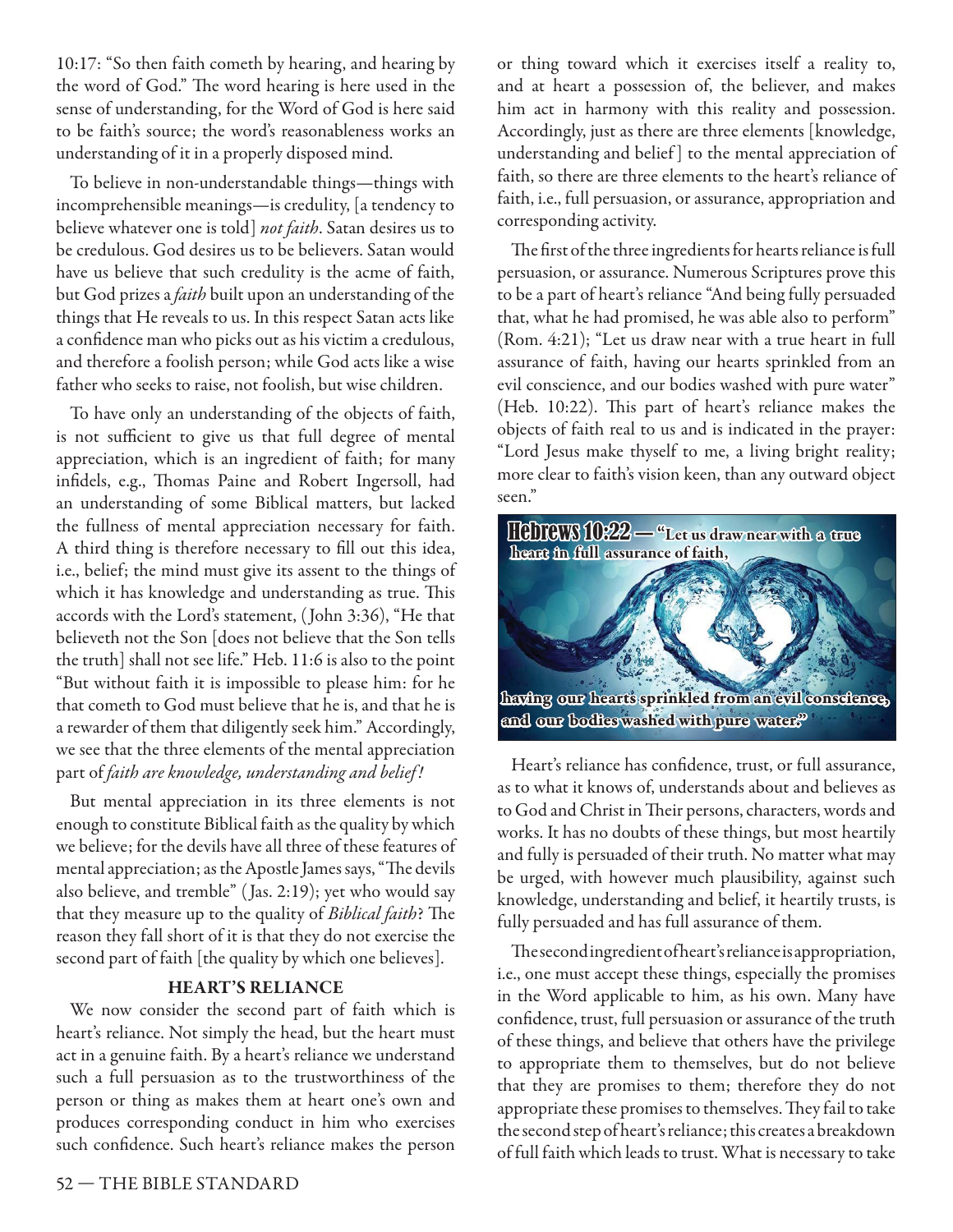this second step of heart's reliance is to appropriate the ingredients to oneself, saying, they are offered to me and with full power of my will I accept them as mine. In faith justification he heartily accepts God's offer to forgive him his sins and to impute Christ's righteousness as made to him, if he truly believes, and accepts it as his, appropriates

it as his, makes it his own. Similarly, as to the promises on sanctification and deliverance his heart's confidence must be that they are true for him; and he must accept them by will power as his own. This feature of heart's reliance is beautifully described by Paul in Heb. 11:13, where he wrote of Abraham, Sarah, Isaac and Jacob embracing the

pertinent promises of their time, taking them to themselves and hugging them closely as belonging to themselves. Yes, "These all died in faith, not having received the promises, but having seen them afar off, and were persuaded of them, and embraced them, and confessed that they were strangers and pilgrims on the earth." What a great God we have; just as His promises went out to the Ancient Worthies, His pertinent promises continue today for the Consecrated Epiphany Campers!

The third ingredient of heart's reliance is responsiveness, activity, i.e., acting out the implications of the things of which we are fully assured and have appropriated to ourselves: e.g., in faith justification our full assurance and appropriation imply that we respond by giving up sin and practicing righteousness. If one says that he has full assurance as to God's offer to forgive him and to impute Christ's righteousness to him, if he truly believes, and has appropriated these promises to himself, but gives himself over to a life of sin and of neglect of righteousness, he does not exercise the fullness of heart's reliance; for it implies that he would react to the justifying grace of God by responding to its implication to give up sin and practice righteousness.

Similarly, the acceptance of God's grace of sanctification [setting oneself aside for holy living] implies, as to full assurance and appropriation, that one continue, in deadness to self- and world-will and aliveness to God's will, to remain so dead and so alive while laying down his humanity unto death in God's service and in developing Christlikeness, as the responsiveness that such assurance and appropriation imply.

Likewise, in deliverance, with the same deadness and aliveness, this assurance and appropriation imply that we make the response of fighting sin, error, selfishness, worldliness and death in and about us as they are led by the Devil, the world and the flesh, obeying the battle orders of Jesus our Captain. And if in justification, sanctification and deliverance we do not make the abovedescribed responsiveness, we fail to attain the fullness of heart's reliance in these steps of the Christian life.

> In studying what Heb. 11 says of the Ancient Worthies there named, it will be noted that in every case responsiveness to the implications of mental appreciation and heart's reliance is set forth. Abel brings an acceptable sacrifice; Enoch walks with God; Noah builds the ark; Abraham leaves Ur and makes a pilgrimage all

the way to Canaan; he, Sarah, Isaac and Jacob sojourn in the land; Abraham offers up Isaac; Isaac blesses Jacob and Esau; Jacob blesses Joseph's sons; Joseph arranges for his bones to be taken to Canaan; Moses is hid by his parents; he acts as an Israelite and not as an Egyptian, forsakes Egypt and keeps the Passover; Israel passes through the Red Sea and encompasses Jericho to its destruction; Rahab protects the spies; and the same responsiveness is implied in the course of David and the rest of the prophets. The following are some more passages on heart's reliance: (1) Rom. 14:23; Heb. 10:22; (2) Gal. 3:2, 14; (3) Gal. 5:6; 1 Thes. 1:3; 2 Thes. 1:11; Jas. 2:20, 26; "And Jesus answering saith unto them, Have faith in God" (Mark 11:22); "For we walk by faith, not by sight" (2 Cor. 5:7); "For unto us was the gospel preached, as well as unto them: but the word preached did not profit them, not being mixed with faith in them that heard it" (Heb. 4:2).

# **FAITH'S OBJECTS**

There are proper and improper objects of faith, i.e., there are proper and improper persons and things toward whom and which faith exercises itself. The human heart was originally adapted to exercise a mental appreciation of, and heart's reliance upon God and the things of God; but by the fall a deep perversion of the organ of spirituality, whose proper quality is faith, has fallen to the lot of most people. Therefore we find the vast majority of mankind either lacking in faith, in large part or altogether or else putting their confidence in wrong objects. Many either exercise very little faith, or have none at all; or they attach their faith to wrong objects, such as themselves, husbands, wives, parents, children, brothers, sisters, friends, governmental, religious and social leaders and positions, wealth, false gods, creeds, nature, knowledge, native land, sects, etc. While some of these are properly

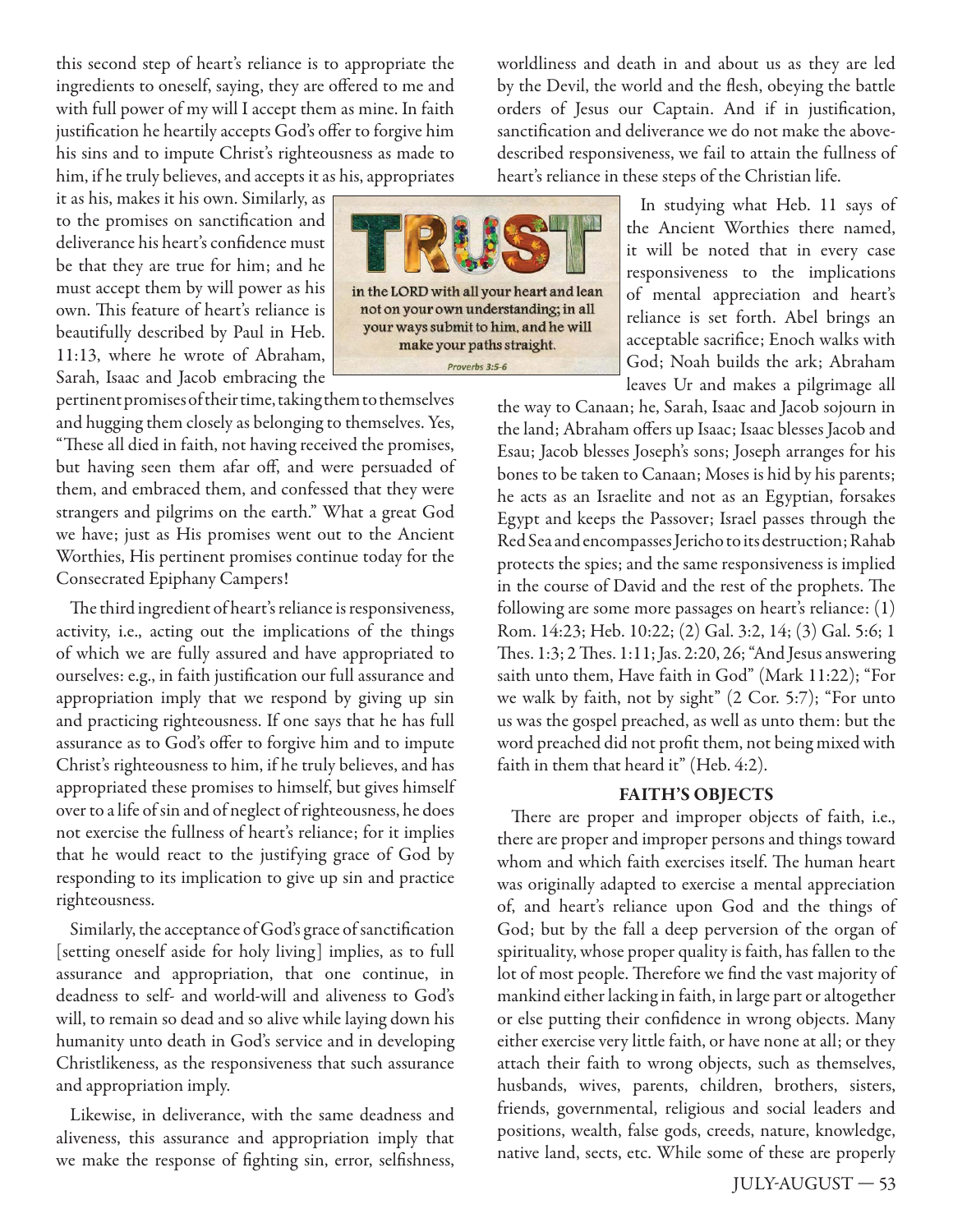to be given a measure of our confidence, none of them are to receive such mental appreciation and heart's reliance as constitute faith in its Biblical meaning. Such a faith should be given to God and Christ alone in respect to the matters that Scripturally pertain to Them: "Let not your heart be troubled: ye believe in God, believe also in me" ( John 14:1). Also Jer. 17:5-8.

We should therefore exercise a mental appreciation of, and a heart's reliance upon God and Christ personally, and with respect to matters scripturally pertaining to Them. Our confidence in Them and these things should be full and absolute (Prov. 3:5-7), after we come to a knowledge, understanding and belief of them. Our confidence should be in God and Christ as Persons and not as abstractions; real Persons, who become ours in certain respects as faith appropriates Them to itself in certain relations. This would imply at least four things: that we exercise a mental appreciation of and a heart's reliance upon Them in respect to Their existence, Their attributes, Their words and Their acts, no matter whether they belong to the past, present or future. Proverbs 4:18 "But the path of the just is as the shining light, that shineth more and more unto the perfect day."



The first respect in which we are to *exercise faith in God* and Christ is Their existence. We must have knowledge of, belief in and understanding of the reality of Their existence, as well as such a full confidence in it as makes it a living reality to us and our possession, and as makes us live in harmony with such an attitude toward Their existence as given in Heb. 11:6 "But without faith it is impossible to please him: for he that cometh to God must believe that he is, and that he is a rewarder of them that diligently seek him." Before we take any other step of faith in God and Christ, this feature of faith must be present in us. It is not only the antecedent, but also the foundation of faith as it unfolds itself toward other things pertaining to God and Christ. If Satan convinces a person that God and Christ do not exist, he makes it impossible for that person to exercise faith in Them in any sense whatever. Such a person is poor indeed.

The second respect in which faith exercises itself toward God and Christ pertains to Their attributes, which may be divided into two classes: attributes of being and attributes of character. While Their attributes of character are in every case similar, in some features Their attributes of being are not the same, the Father having some that the Son does not possess. The following are the Father's principal attributes of being, some of which the Son does not have: Personality, corporeality [not material, yet substantial], spirituality, self-existence, eternity, selfsufficiency, immortality, unfathomableness, omnipotence, omniscience, omnipresence [not in body, but in certain of His attributes], supremacy, unity and invariability. A well-rounded faith will have a mental appreciation of, and heart's reliance upon Him in respect to these qualities of His being.

The principal attributes of the characters of God and Christ are wisdom, justice, love and power. A well-ordered faith will have a mental appreciation of, and a heart's reliance upon Them in respect to these qualities. It will be fully persuaded of these qualities of individual perfection, of their perfect mutual blending, of their perfectly dominating all Their other qualities of character in such a blending, and of the perfect crystallization of all these features of Their characters. These features of character imply the presence in Them of other, but less important, qualities on which our faith operates. As faith in Their existence is the basis of all the other steps of faith in Them, so faith in Their attributes of being is the basis of faith in Their qualities of character, which in its turn becomes the basis of faith in Their Words and acts as in harmony with Their characters. Let us as the highest order of the Quasielect [Consecrated Epiphany Campers] work diligently to have God's disposition in us!

The third respect in which faith operates toward God and Christ pertains to Their Words, more particularly to God's Word, the Holy Bible, which is also Christ's Word, since He was God's Agent in giving it "He shall glorify me: for he shall receive of mine, and shall shew it unto you; All things that the Father hath are mine: therefore said I, that he shall take of mine, and shall shew it unto you." ( John 16: 14, 15). An analysis of the thought contents of the Bible shows that its thoughts are of seven general kinds and as faith in God's Word grows, it will increasingly have a mental appreciation of and heart's reliance upon the doctrines, precepts, promises, exhortations, prophecies,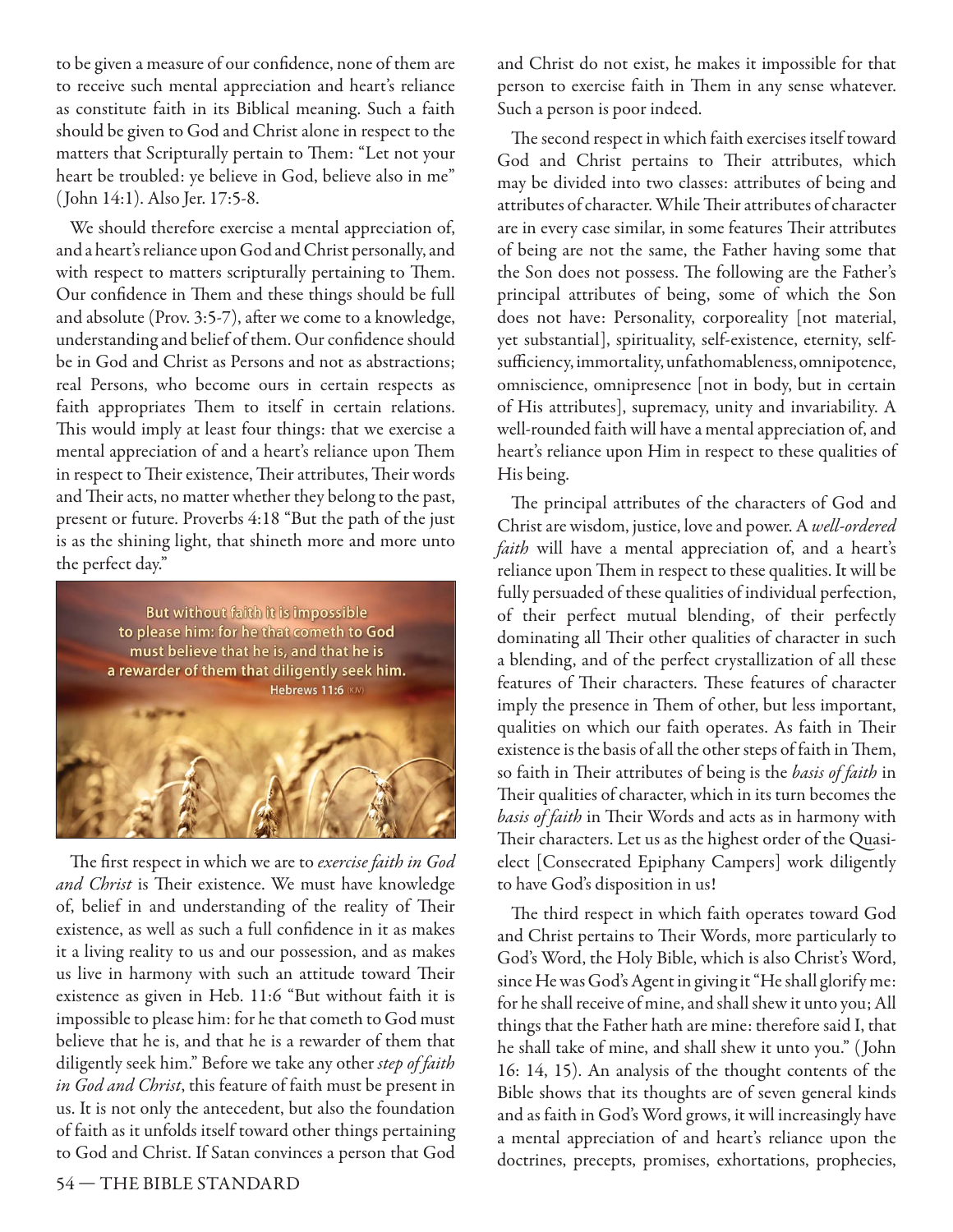histories and types of the Bible—and that because it has full assurance with respect to the reliability of God's and Christ's characters. In summing up the discussion of objects of a proper faith, we would therefore say that they are God and Christ as Persons, especially in respect to Their existence, attributes, words and acts.

# **FAITH'S REASONABLENESS**

Those who have exercised faith have been and frequently are the targets of ridicule by those that are **ATA** unbelievers. While there are many things palmed off as objects of faith that are superstitious REASON [beliefs or practices resulting from ignorance and fear of the unknown, even putting trust in magic] foolish and therefore open to ridicule, however, the things that are the objects of a real Biblical faith are the acme of reasonableness. The four [existence, attributes, words and actions] respects in which we are to exercise faith in God and Christ are demonstrably reasonable, even apart from the Scriptures, as we now proceed briefly to show from grounds that satisfy reason.

To the consecrated child of God faith in the existence of Him is reasonable. We reach the conclusion that there is a God, by reasoning from effect to cause, and that He has personal characteristics by reasoning from design, motivation and adaptation, as we see these in nature and ourselves. Reasoning from effect to cause, we see that all things existing about us came from certain causes, until we come to the first examples of these things. This the reader can trace throughout all the forms of nature about us, in fruits, flowers, trees, plants, mammals, reptiles, fowls, fish, insects, etc., etc. When we come in our reasoning to the first of these and the things of which they are made, and the planet on which they were made, as well as the other heavenly bodies, the question still obtrudes itself: What is the cause of these? We are finally forced to conclude that there must be a first Cause of all first effects: and if there is a first Cause, it must be causeless, or it would not be the first Cause; and if it is causeless it must be eternal. This first cause, from which all other causes in the ultimate analysis proceeded, is God. "Justice and judgement are the habitation of thy throne: mercy and truth shall go before thy face"(Psa.  $89:14$ ). By reasoning from effect to cause, we are forced to conclude that there is a God, "For every house is built by someone; but he that built all things is God" (Heb. 3:4).

So, too, reasoning from design, motivation and adaptation, we conclude that this God is personal; because the universe overwhelmingly evidences personality in the Creator by the exhibition of His wisdom, power and determination, marking the millions of examples of design, motivation and adaptation confronting the student of nature. The universe itself, the planetary systems in their rotations and cycles, the planets in their movements on their axes and in their orbits, the laws of gravity, adhesion, attraction, repulsion, etc., the seasons, day, night, light, darkness, the distribution of land and sea, the tides, zones, minerals, atmosphere, mountain chains, plains, streams, rain, shine, heat, cold, foods, drinks. And what about all living creatures and their organs designed for and adapted to one another: do these things not demonstrate to one and all that Jehovah has marvelous personal attributes as the Creator, Preserver and Director? God's existence and attributes of being as a person are demonstrable from reason, and faith in them is therefore reasonable. Any human being, unless grossly perverse, can see this.

Further, nature about us and within us demonstrates the attributes of God's character. His wisdom and power we have already seen demonstrated from nature about us "For the invisible things of him from the creation of the world are clearly seen, being understood by the things that are made, even his eternal power" (Rom. 1:20). The multiplied evidences of His great kindness in giving His creatures so many blessings demonstrate His love, while the laws of nature, blessing those who use them aright and injuring those who abuse them, demonstrate His justice. Moreover, our marvelous physical, mental, moral and religious capacities demonstrate His wisdom, justice, love and power. Surely if He has given us the sentiments of wisdom, justice, love and power (now much marred by the fall, yet present in us), He must have them in super abounding measure, on the principle "He that formed the eye, shall he not see?" (Psa. 94:9).

Also, the fact of Jehovah having such attributes, coupled with the other facts that as beings of mental, moral and religious endowment we deeply need and continually crave a proper knowledge of, and a heart's fellowship with Him (which man's contradictory and barren efforts to gain prove him unable of himself to originate), demonstrates that He will give or has given the knowledge necessary to effect such a fellowship, i.e., demonstrates the reasonableness of expecting a revelation from God of His Plan with reference to man, and his past, present and future. If it is reasonable to expect a Divine revelation of God's purpose for man, it is reasonable to assume that such a revelation would be properly accredited as coming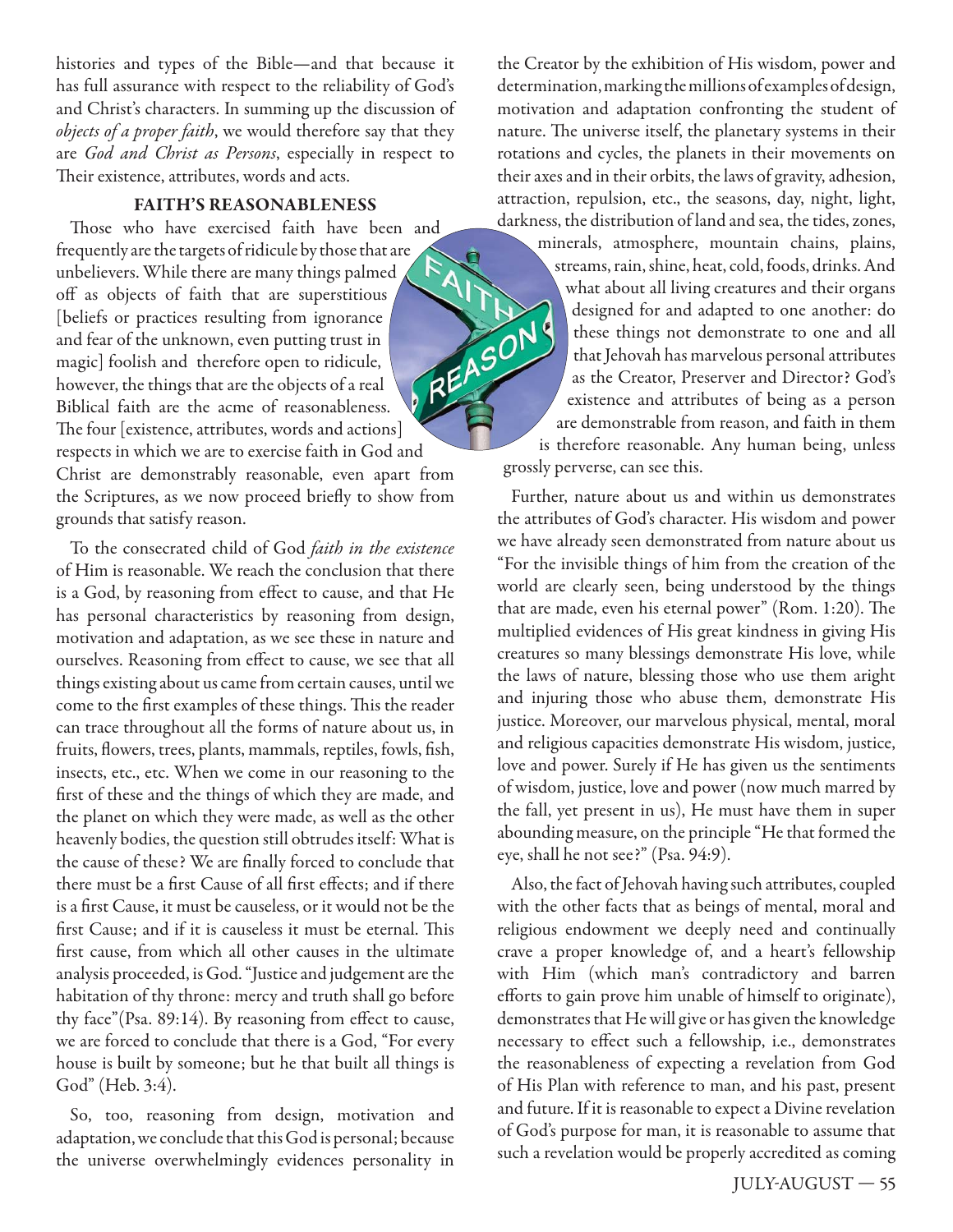from God. And of all the books which claim to be such a revelation, the only one which meets this requirement is the Bible. Oh, this should be a very conclusive help in recognizing the reasonableness of accepting the Bible as such a revelation.

The following reasons very briefly stated are sufficient proofs of the Bible's Divine origin: The intellectual inability of its writers to invent it; their good characters; their obviously good motives; the impossibility of their knowing, apart from inspiration, some of the events which they give (science since demonstrating them as facts); the times of their writing; their ignorance of the meaning of much of what they wrote (which has since proven true); the Bible's miraculous and prophetic evidence; its harmonious contents and the practicability of its plan;

its marvelous efficacy to realize its designs; its wondrous arrangements and irrefutable evidence of its inspiration from God, should satisfy any doubt about the reasonableness that the Scriptures are God's revelation to man, and are worthy of acceptance as such.

Finally, in His dealings with various individuals, God has always given each one as large a degree of evidence of the reliability of His acts as the person's

degree of faith warranted his receiving. To some, more evidence in this respect is given than to others, the reason being that the former exercise their faith in a larger degree and wider sphere than the latter; God's rule is to give the greater and more elaborate evidence to the greater and more elaborate faith. Whenever we have trusted the LORD with respect to Divine knowledge, we have invariably been given evidence of its reliability; those who go no further are given no further evidence. Matthew 13:12 makes this thought very clear "For whosoever has, to him more will be given, and he will have abundance; but whoever does not have, even what he has will be taken away from him" (NKJV).

Whoever "trusts" the LORD with respect to the steps of justification, i.e., repentance toward God and faith in the Lord Jesus, is given experiences which demonstrate to him the truthfulness of the Scriptural teachings on these lines, and God's acting in harmony with His character and teachings in His providential acts in one's justification experiences. Yes, we have been taught that Justification is the stepping stone to consecration!

Whoever takes the various steps toward and in



consecration and deliverance, is given in his experiences connected therewith the evidence that God's character is acting in the providential events of his life along the lines that the Scriptures teach He will act. Many instrumentalities and events come into his life to produce these results, just as the Bible teaches. He always finds God doing His part in the providential events of his course. Therefore he is given to see the reasonableness of relying upon God's acts. This has proven true in the experiences of multitudes who have closely watched these events. And to them, though not to others, the evidence is demonstrable that God is reliable in His acts along the lines of their sanctification and deliverance as well as of their justification. Rom. 5:1 "Therefore being justified by faith, we have peace with God through our Lord Jesus Christ."

#### **FAITH'S FUNCTIONS**

Faith's field of activity is large among the graces. Its function in general is to initiate and share in all Christian activities and in many instances almost exclusively to conduct them. Its fields of work are indicated best in 1 Cor. 1:30, where we read that Christ "is of God made unto us wisdom, and righteousness [justification], sanctification, and

redemption [deliverance]." In the first two of these, as far as our activities are concerned, faith is almost exclusively the active grace. It is true that Christ teaches us, yet that quality in us which does the learning—understanding, appreciating and appropriating it to ourselves—is faith. "By faith we understand" (Heb. 11:3). It enables us to perceive, reason on, appreciate and appropriate not only the surface truths, but also the deep truths; not only those that pertained to our condition while we were yet in sin, showing us the way out of sin, error and alienation into righteousness, truth and fellowship with God in justification, but also those truths which lead through justification to consecration, spirit-enlightenment, strengthening, balancing, perfecting, final deliverance and future glory in the resurrection. It is the *student* quality in us along religious lines.

Then, too, *faith has the function* of almost exclusive activity in leading us under Christ's ministry through the successive experiences associated with justification: first, repentance toward God, whereby it enables us by the knowledge it gives us of God's Word to hate and forsake sin, and to love and practice righteousness; second, faith in Christ whereby we believe that God for Jesus' sake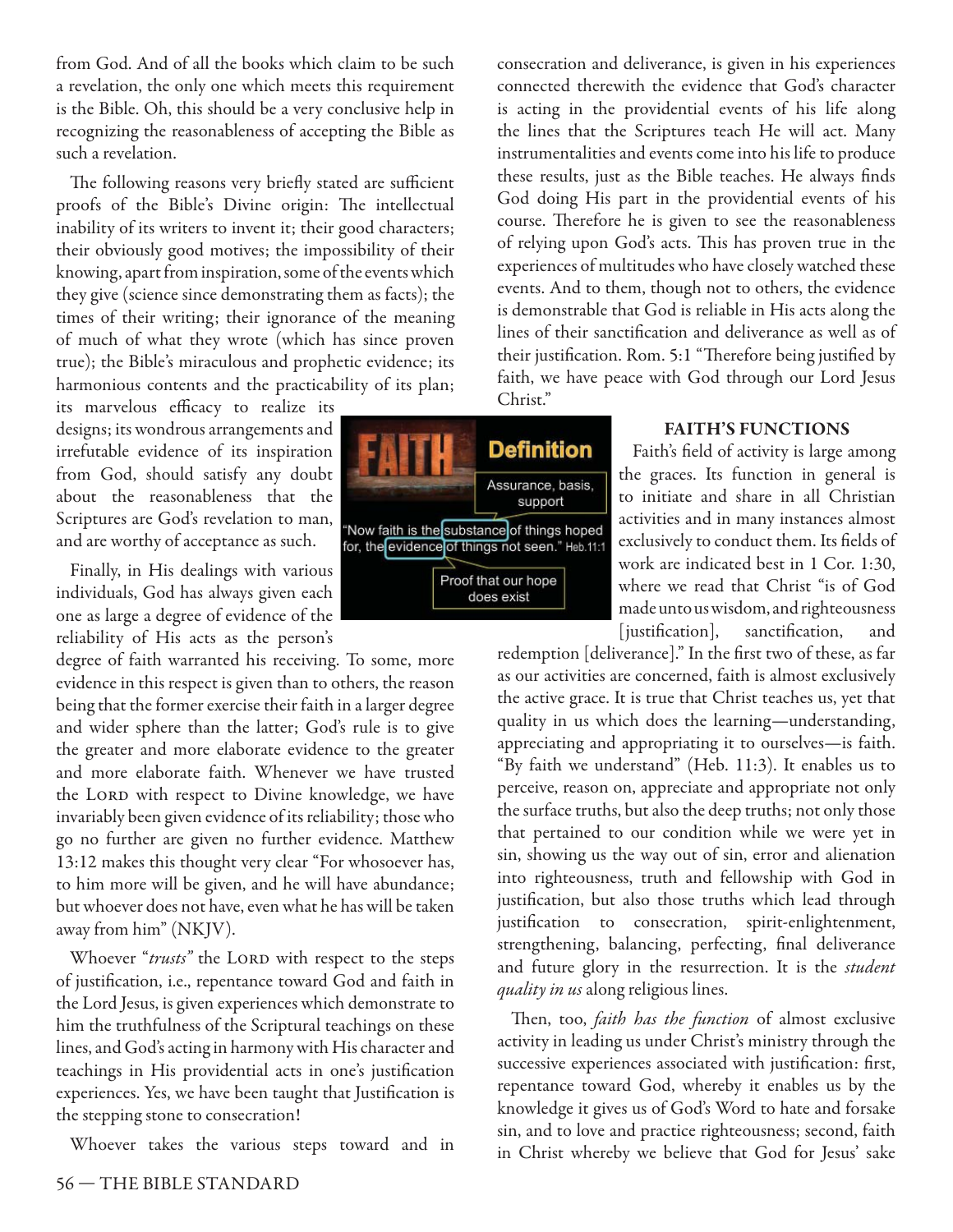is merciful to us, receiving us into, and keeping us in, fellowship with Him. Therefore the Scriptures have so much to say on justification by faith and not by works.

Faith has its final function in deliverance, or victory. "This is the victory that overcometh the world, even our faith" (1 John 5:4). In all the conflicts of the Christian life,

Faith likewise helps us to live a justified life after we have accepted Christ as our Savior. It purifies our hearts from sin and our minds from error by the good Word of God, which it uses as a holy water "Now ye are clean through the



faith, under the LORD, is largely responsible for every victory that we gain. In our temptations it enables us to manifest it, as well as hope, love, obedience and every other good word and work. Satan, the world and the flesh

word which I have spoken unto you" ( John 15:3), and it continues us in fellowship with God through Christ.

Faith also exerts all the initial and much of the subsequent activity, the stepping stone, in us whereby we progress to consecration. Through the good Word, which it holds on our hearts and minds, it adds to itself consecrating powers, over and above its justifying aspects, and it grows into a consecrating faith. By increasing its mental appreciation of, and heart's reliance upon, God in respect to the reliability of His character, words and acts, it attains the condition in which it can trust Him where it cannot trace Him, in which it does not need sight to enable it to walk with God, and in which it can say with Job, "Though he slay me, yet will I trust in him." With the assistance of a consecrating love, it enables us to present ourselves living sacrifices. And throughout our experiences in the consecrated life, both with respect to the human will and body and with respect to the new will, heart and mind, faith takes exclusively the initial parts of all the steps leading us onward. And not only so, but it also assists very markedly in all the subsequent parts of these steps. Therefore the Apostle assures us that we walk by faith and live by faith "For we walk by faith, not by sight" (2 Cor. 5:7). Therefore it enables us to see, appreciate and teach the deeper things of the Spirit of God; to strengthen ourselves and others for the journey to the kingdom; to offer acceptable sacrifices of sweet-smelling savor; to fight the good fight of faith; to lay hold upon the precious promises; to remain dead to self and the world and alive to God; to watch our conduct to conform it to God's Word; to approach God in prayer with prevailing petitions; to detach our affections from evil, as well as hate, avoid and oppose it; to use our all in the LORD's service; to abound in the graces, in balance and in crystallization of character; and to suffer in harmony with the Word. Faith initiates all of these activities and largely supports them after they are initiated. Faith greatly assists us in sanctification.

are conquered by it. It takes away the sting from losses, disappointments, delays, restraints, our and other's faults, chastisements, failures, hardships, oppositions, siftings and sufferings. It beats down death's terrors and makes us victorious, through Him who loves us. And largely on account of it we will gain the victory over the grave through God's resurrecting power swayed by our Lord. All of these activities of faith show us how very large are its functions. Faith's functions are undoubtedly among the largest of those of the graces; therefore in this, the faith dispensation, it is the most important of all the graces!

#### **FAITH'S DEVELOPMENT**

A grace having such remarkable functions, and through them exercising such glorious activities, is highly desirable; and its development is a thing diligently to be sought. Fortunately, those who are of faith, "So then they that are of faith are blessed with the faithful Abraham" (Gal. 3:9), have it by heredity in large measure. It has undoubtedly been increased in them by educational and environmental influences and experiences in which they have taken an active and purposeful part. However, faith of the overcoming kind requires more than simply natural causes and agencies for its cultivation. Faith is not simply a natural gift of God; in its overcoming aspects it is a gift of God's grace wrought in us by Him in connection with Christ's ministry on our behalf through the means of the Spirit, Word and providences of God. Eph. 2:8 "for by grace have ye been saved through faith; and that not of yourselves, [it is] the gift of God."

Accordingly, we are not to consider ourselves as the source of such a faith, nor even the primary agent of, nor as having at our natural disposal the necessary means for, its production; rather, we are to consider God as the source, Jesus as the primary agent, and the Spirit, Word and providences as the means of producing and sustaining it. Our relationship as Christians to its cultivation is that of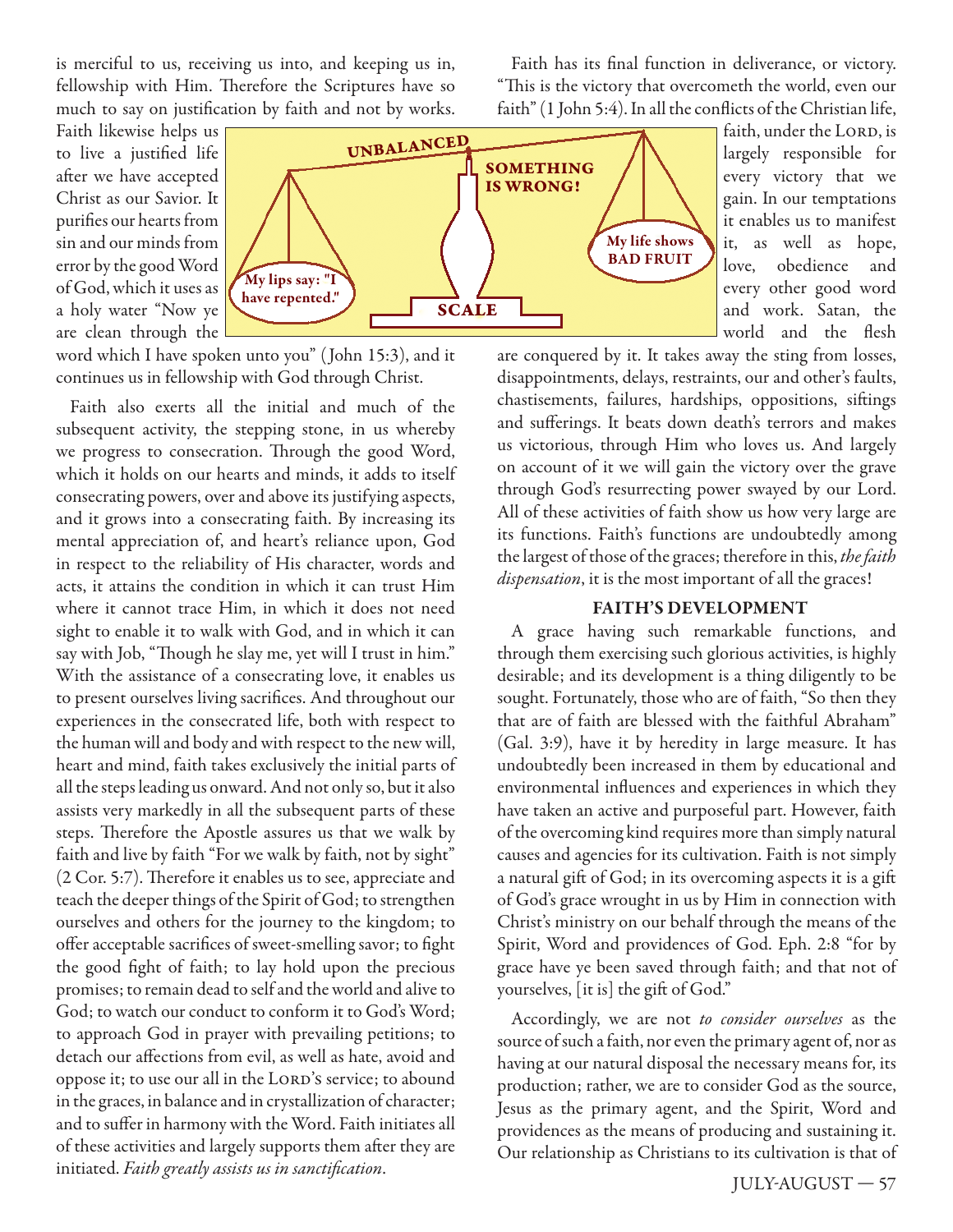secondary agents co-operating with God, the source, Jesus, the primary agent, and the Spirit, Word and providences, the means of its production and continuance, as it is developed in us (Eph. 2:10). Yet as secondary agents we have a necessary part in its cultivation, a part which is so important that, if not fulfilled, will leave us without its attainment.

In cultivating faith, therefore, our part would be in obedience to God under the direction of Christ to use faithfully the Spirit, Word and providences of God to produce and maintain it. In so doing we will use the lines of procedure for developing Christlikeness, i.e., adding, acting and abounding (2 Pet. 1:5, 8); the process of procedure, i.e., maintaining the consecrated attitude toward faith, arousing our powers to activity in faith, producing, strengthening, balancing and perfecting our faith; the modes of procedure, i.e., detaching faith from wrong, and attaching it to proper objects, suppressing its enemies, presenting it as an impenetrable obstacle to attacks, supporting it by other good features of character, using it as a servant of righteousness and holiness, and adjusting it properly to other qualities; the order of procedure that the LORD by His Spirit, Word and providences marks out for us to follow; and finally the methods of procedure, both the general and the special.

The *cultivation of faith* in its finer ramifications will tax our vigilance, perseverance and strength; for with the possible exception of love no other quality requires more attention than faith; and without exception none is more frequently, more sorely, and more continually called into exercise than faith. The results that it achieves more than compensate our efforts in cultivating it. Let us therefore with all diligence seek to make it ours as a permanent and inalienable possession, relying upon our Heavenly Father to assist our efforts through His Son's ministry on our behalf by His Spirit, Word and providences.

#### **FAITH'S TRIAL**

58 — THE BIBLE STANDARD Our faith must undergo trial in ever-increasing severity, until it is crystallized. The trial of our faith implies its subjection to the pressure of untoward experiences. The LORD allows all sorts of contrary circumstances and events to come into our lives, and the natural tendency of these is to weaken, to compromise or to crush our faith. When we prevail in these experiences we are victors in the trial of faith; when we fail in them, we suffer defeat. Our faith being subject to their pressure is the trial of faith as given in 1 Pet. 1:6, 7 "Wherein ye greatly rejoice, though now for a little while, if need be, ye have been put to grief in manifold trials, that the proof of your faith, [being] more

precious than gold that perisheth though it is proved by fire, may be found unto praise and glory and honor at the revelation of Jesus Christ."

It is a mistake of many popular preachers to assure their hearers that their becoming and remaining Christians makes them immune from trials, and that life will henceforth be one song of joy. Such teachers need to be taught some of the first principles of the oracles of God. The Christian life in its deeper aspects is one of a continual succession and intermingling of joy and sorrow. As the Lord Jesus, who rejoiced in spirit, was nevertheless called the man of sorrows, so the LORD's people do greatly rejoice, though, if need be, they are in heaviness for a little season through manifold temptations (1 Pet. 1:6). Fiery trials are therefore to be expected "Beloved, think it not strange concerning the fiery trial which is to try you, as though some strange thing happened unto you" (1 Pet. 4:12); especially along the lines of faith ( James 1:2-4).



The necessity of the trial of our faith becomes manifest from the figure that Peter uses in the last reference. Because our faith is more or less mixed with human-mindedness, he compares it with the gold and dross in gold ore, which must be subjected to the fires of the crucible to separate the dross from the pure gold. So fiery trials purge out of our faith whatever of the natural and sinful disposition is connected with it, and give us a quality far more valuable than gold. Without such trials these faults would cleave to our faith and make us unfit for our glorious Kingdom inheritance. These trials tend to separate the fully faithful from all others, and are of great worth because of their marvelous results. 2 Corinthians 6:1 "We then, as workers together with him, beseech you also that ye receive not the grace of God in vain."

The Apostle speaks of our being tried by fire. Though some of the LORD's people, being burned at the stake, have had trials by literal fire, his thought refers mainly to symbolic fires, i.e., severe experiences. This we can readily recognize when we see the things whereby the LORD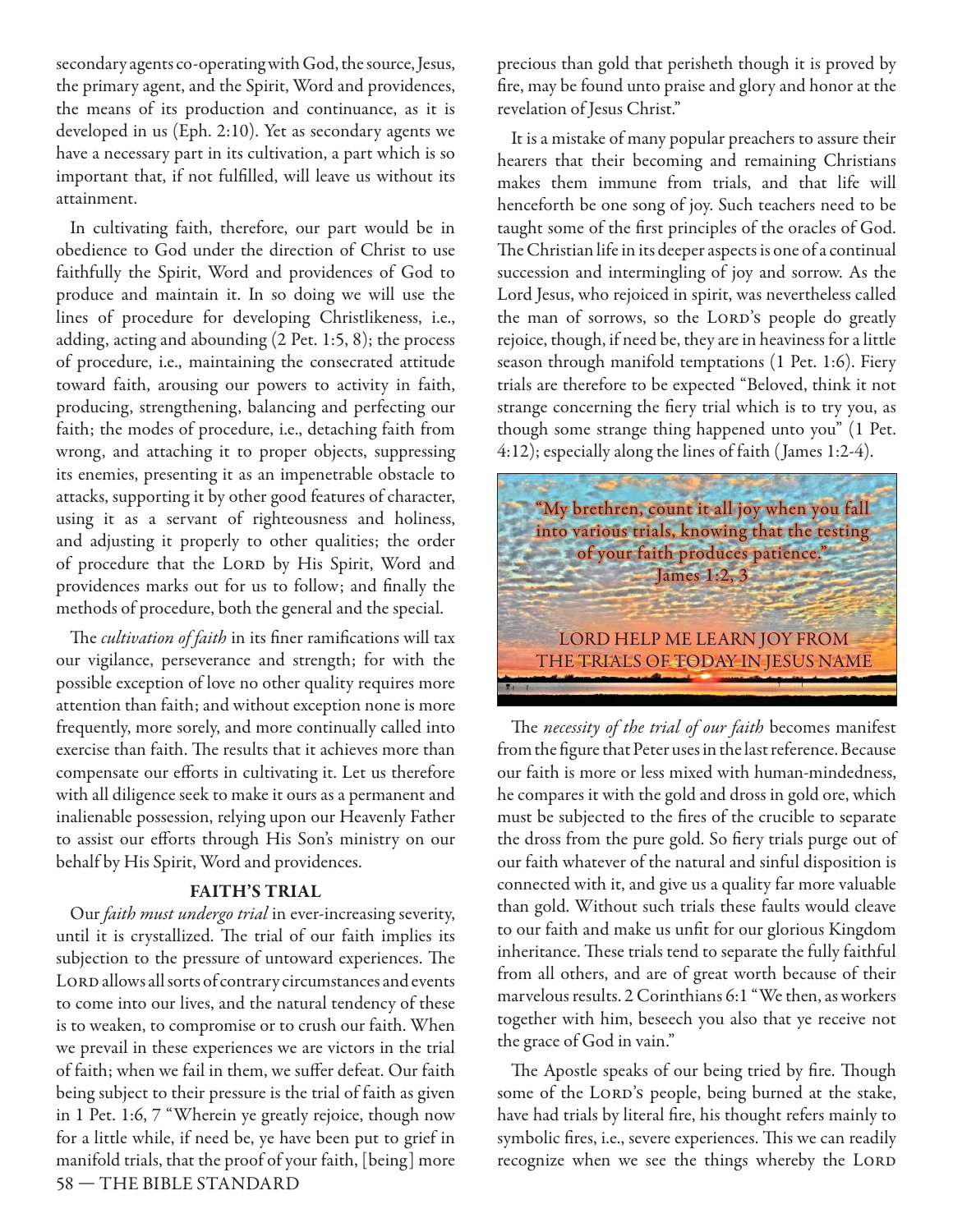tests us. It is of utmost importance, if we desire victory, to become fully assured that of ourselves we are unequal to the endurance of the trial of our faith ( John 15:4, 5; 2 Cor. 3:5, 6). But "our help cometh from the LORD" (Psa. 121:2), and is ours for the asking and appropriating.

Watchfulness to overcome unbelief and retain faith will prove of greatest assistance; for our trial times are danger times. Our enemies are especially active at such times to overthrow our faith and will succeed in their endeavors, unless we are watchful. We must "Be sober, be vigilant; because your adversary the devil, as a roaring lion, walketh about, seeking whom he may devour: whom resist stedfast in the faith" (1 Pet. 5:8, 9). Prayer to overcome unbelief and maintain faith is likewise very helpful whenever faith is laboring under heavy pressure.

Submitting our hearts to the influence of the *faith*sustaining portions of the Bible by holding them upon our hearts, will mightily support us in trial. Its doctrines, promises, exhortations, prophecies, histories and types are especially adapted to this use and will mightily strengthen us in our hour of trial. If our faith staggers under repeated blows let us support it by other strong features of character. This is one of the most helpful methods to use during trial.

#### **FAITH'S RESULTS**

Faith in God and Christ is exceedingly fruitful. Its results are probably larger than those of any other grace. It results in blessing to God. Oh, my dear friends it is testified of Enoch that he pleased God because of his faith and when He sees that we give Him that same confidence "without faith it is impossible to please him: for he that cometh to God must believe that he is, and that he is a rewarder of them that diligently seek him" (Heb. 11:6) it leads to His receiving the honor that He so richly merits. God and Christ have been greatly dishonored by Satan and his servants, who have treated Him with unbelief, hatred, malice, disobedience, ingratitude, misrepresentations, reproaches and blasphemy, whereas He deserves the opposites, which He has received through the faith of His Old Testament servants and His New Testament sons.

Again, the faith of His servants and sons has ministered to Him in the interests of His plan. Faith helped Abel to sacrifice acceptably, Enoch to live righteously, Noah to save the worthy, Abraham to become the father of the faithful, Jacob to gain the covenant favors, Joseph to save many lives, Moses to free, organize and rule a nation, Joshua to conquer many nations, Samson to perform unexemplified exploits, Samuel to defend his people, David to consolidate and make powerful his kingdom, Elijah to brave the wrath of Ahab and Jezebel, Daniel

to stop the mouths of lions, Shadrach, Meshach and Abednego to quench the heat of fire, and Zerubbabel and Ezra to lead back a nation from captivity to a waste but promised land. In all these acts these men not only furnished types of God's plan, but contributed toward its service.

The *faith of God's sons* has even in larger measure helped carry forward to completion the plan of God and has served Him. Jesus' faith enabled Him to become the Center and Executor of the Divine plan, even to the braving of the Jews' wrath and enduring the rigors of crucifixion. Faith enabled a Saul to become a Paul and William Miller to inaugurate the modern movement on the subject of the second coming of Christ, and to overcome gross ridicule when some of his views failed of realization. Faith carried the reaping and gleaning work to a successful conclusion; and it is advancing to such a conclusion the work of the Epiphany, as it animates the hearts of the Epiphany-enlightened brethren and their co-laborers.



Faith likewise results in great blessings to its possessors. In this life it greatly rewards its possessors. For every advance step that a possessor takes is a reward of a previous step of faith. This is manifest in every stage of their experience! Faith also blesses others; for as God's servants and sons have exercised *faith in serving God's plan*, their endeavors resulted in helping all who were responsive. Because of our rich faith God invites us to develop and maintain, giving us thereto all the helps of His Oathbound Promise, of Christ's High Priestly ministry, and of the possession and operation of His Spirit, Word and providences.

 JULY-AUGUST — 59 We close this exhaustive study in faith with King David after his great act of sinfulness and he was longing again for the joy and gladness which he had experienced in times past, and figuratively, he likens himself to one whose bones had been broken. He knew that his joy and comfort would return if he could but have back again the LORD's favor. He knew, too, that the LORD could not look upon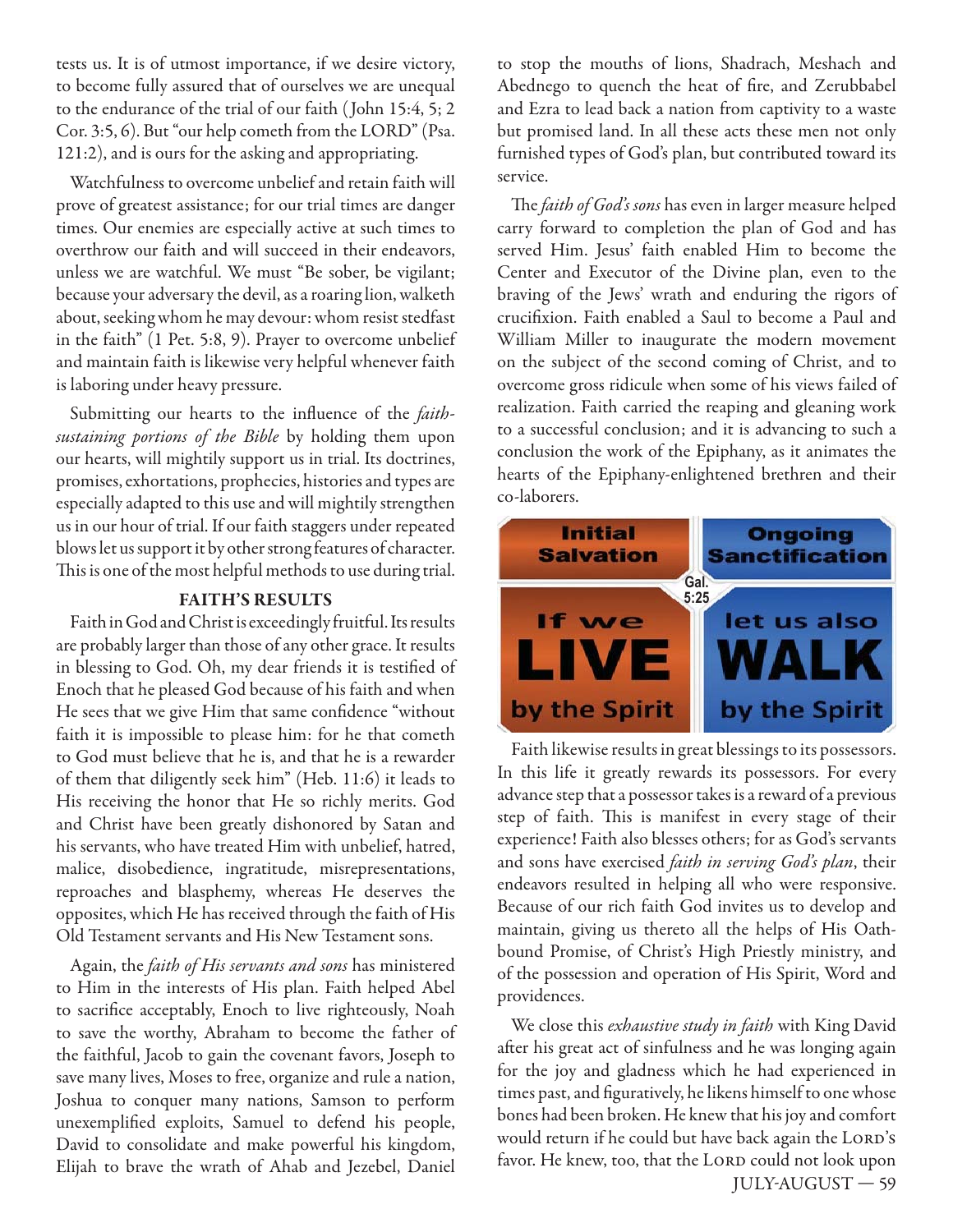sin with any allowance, his prayer: "Hide thy face from my sins and blot out mine iniquities [unrighteousness]. Create in me a clean heart, O God, and renew a right spirit within me. Cast me not away from your presence and take not thy holy Spirit from me. Restore to me the joy of your salvation: and uphold me with thy free Spirit" (Psa. 51:9-11).

No true Christian can read these words without feeling a deep sympathy with the different expressions which weighed upon the heart of David, nevertheless, our greater responsibilities and more enlightened conceptions of sin under the "new commandment" and under the instructions of the holy Spirit, now operating in the faith classes, cause us to feel with proportionate weight these transgressions which, in the sight of the world, would appear as nothing, however, from the higher standpoint of the Divine view of the consecrated child of God we recognize the great faith King David had in the promises of forgiveness in righteousness.

In Psa. 51:13 the Prophet Nathan proposes to the LORD that David's embarrassment and humiliation in the light of Divine displeasure was used for the instruction of others, to show transgressors the LORD's ways and to turn sinners from the evil of their course: "Then will I teach transgressors thy ways; and sinners

shall be converted unto thee." How appropriate this thought is to us! Not until we know, through faith in the blood of Christ, that our sins have been put out of the Father's sight, not until we have experienced the joys of his salvation and forgiveness, are we in any condition to be servants to the Truth or assistance to others. We see that it is only those who are consecrated and have the holy Spirit of understanding who are thereby authorized to preach the gospel. To others the LORD says, "What right have you to declare My statutes, or to take My covenant into your mouth, seeing you hate instruction and cast my words behind you?" (Psa. 50:16, 17, NKJV).





# WHY ARE NOT ALL SA AT THE PRESENT TIM

This subject requires very deep study, understanding and acceptance of Jehovah's plan of salvation for all mankind as stated from before the world, as we

know it, began. "Who hath saved us, and called us with an holy calling, not according to our works, but according to his own purpose and grace, which was given us in Christ Jesus before the world began" (2 Tim. 1:9). "In hope of eternal life, which God, that cannot lie, promised before the world began; But hath in due times manifested his word through preaching, which is committed unto me according to the commandment of God our Saviour" (Titus 1:2, 3). The most wonderful part of this plan of salvation is God's oath given in Isa. 46:9-11. "Remember the former things of old: for I am God, and there is none else; I am God, and there is none like me, Declaring the end from the beginning, and from ancient times the things that are not yet done, saying, My counsel shall stand, and I will do all my pleasure: . . . yea, I have spoken

60 — THE BIBLE STANDARD

it, I will also bring it to pass; I have purposed it, I will also do it."

That there is a mighty, wondrous work of grace wrought upon, in, and for, every true believer by the eternal Spirit, through the word of Truth, by faith in Christ, in this present lifetime, as a means of fitting men for the kingdom of righteousness and everlasting glory, some [Christ's Bride of 144,000] in blessed immortality: a work now completed! However, God's great plan of salvation does not stop with that calling, as the poet wrote "still there is more to follow." We are given to understand that God will make all the five pre-restitution consecrated classes—the Little Flock, the Ancient Worthies, the Great Company, the Youthful Worthies and the Consecrated Epiphany Campers—symbolized respectively by Zion, Moriah, Akra, Bezetha and Ophel—the special means of assisting the non-elect up the Highway of Holiness. We compare Psa. 72:3 "The mountains shall bring peace to the people and the little hills, by righteousness." God will exalt these five pre-restitution classes for this purpose. The non-elect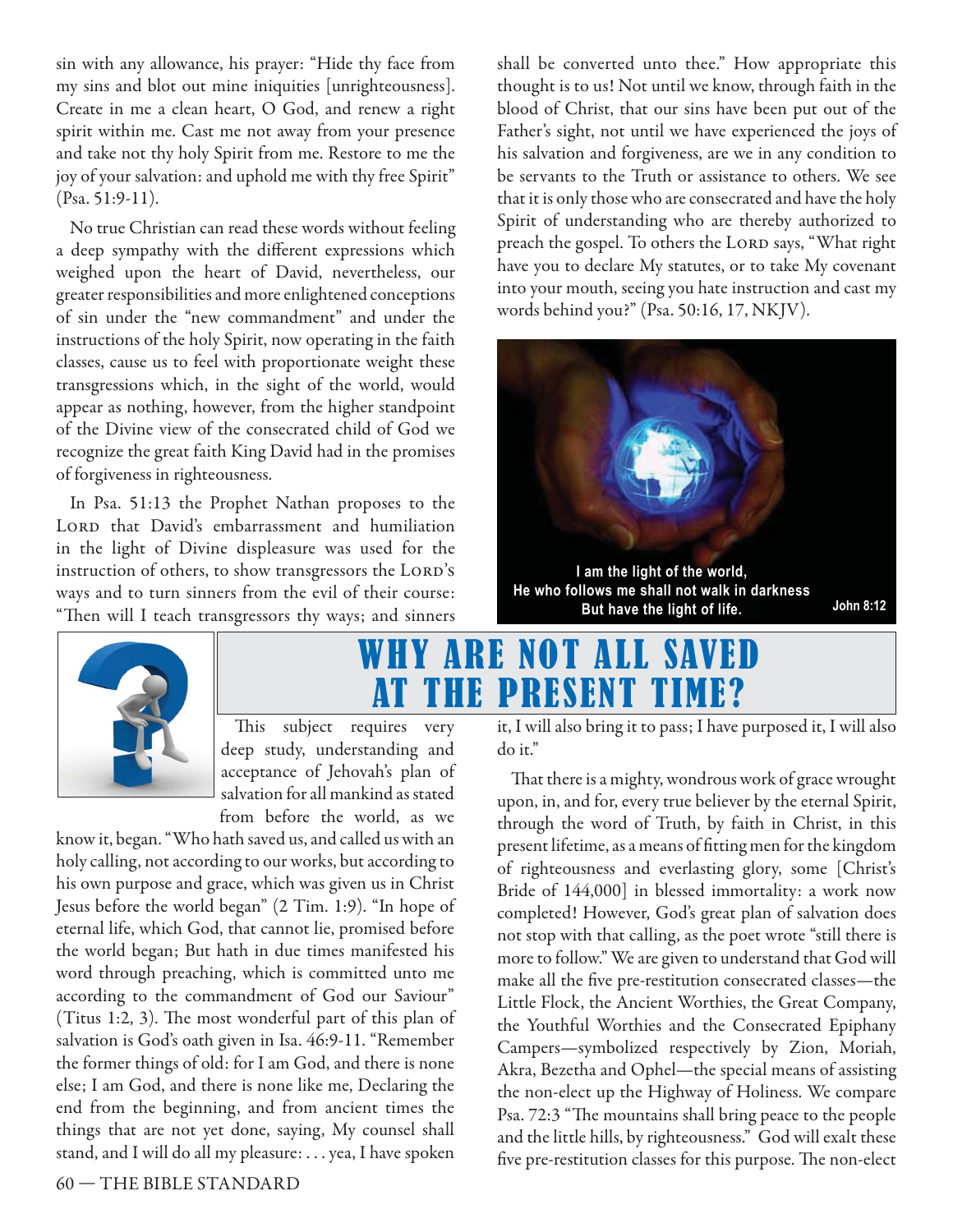will come from the various parts of the earth to receive the blessings that will be administered by the Christ [Jesus and His Bride] and assisted by the other four prerestitution consecrated classes.



We understand that God is now preparing the C o n s e c r a t e d E p i p h a n y Campers who are experiencing "the love of God our Savior," and have come to a saving knowledge of his

mercy by the washing of regeneration, and a renewing of the holy Spirit, being justified by his grace, which God (who cannot lie) promised before the world began, . . . and hath made his Son the depositary of this life for us. By obeying the Truth, these five classes have been given a privilege of special service, under the elective salvation features, as Jehovah is working out His Plan of salvation for all mankind.

God's Plan as given in His Word, our Bible, is somewhat difficult to understand as to why some have been accepted during the Gospel Age and its Extended Harvest and others not. In Rom. 11:30-32 we note how the Elect are spoken of as gathered out for the very purpose of blessing non-elect Israelites and Gentiles: For as 'ye' [the Gentile Elect throughout the Gospel Age are here addressed] in times past [before your selection from among the nations] have not believed God [they were unbelieving and disobedient when they walked as other heathen], yet have now [during the time of the elective calls] obtained mercy [under special callings] through their unbelief [Israel's unbelief resulted in there not being enough Israelites qualified to fill up the Gospel-Age election; so by their unbelief the opportunity was opened to the Gentiles to furnish the lacking number of the very Elect, and by Israel's unbelief the mercy of the high calling of the Gospel Age fell to the lot of certain Gentiles—'ye']: Even so have these [the blinded, or hardened Israelites] also now [throughout the Expanded Gospel Age] not believed [manifested especially in their rejection of Christ throughout this Age], that through your mercy [the high calling will exalt the faithful Elect Little Flock to the Divine nature and joint-heirship with Christ, and this is the special mercy shown the very Elect, here referred to. The exercise of this mercy of the high calling is, in

the Millennium, for the purpose of blessing blinded, or hardened Israel, as the following words show]: they also may obtain mercy [which the Elect will show in the next Age].

Vs. 32 "For God hath [because of their unbelief Rom. 11:20] concluded [by making it impossible for such to understand His Word, and this occasioned their going more and more the way of wrong] them all [the non-elect] in unbelief [why did He shut them up to unbelief and that to such unbelief as lasted until the death of these blinded or hardened ones throughout the Gospel Age; even unto this very day]? St. Paul explains: that he might have mercy upon all" [if this life ended all probation for them, God would have defeated His very purpose for shutting them up unto unbelief until death, which purpose was the giving of mercy to all of them; for in such a case death would effectually preclude mercy coming to them]. We may be certain that God would not so arrange His Plan as to defeat His purpose in His Plan.

The confusion on this subject arises from the error that this life ends probation for all. It does, indeed, do so for those given the opportunity of gaining the present, the elective salvation, but not so for those shut off from such an opportunity. These, as this verse teaches, have been shut up unto unbelief and kept in that condition until death for the very purpose of God's giving mercy to them. This mercy comes to them after their awakening from the dead. When will this be? Rom. 11:25-27 says that it will be after the Elective features are completed, and will be through the operation of the New Covenant ( Jer. 31:29- 34), which is the Millennial Mediatorial Reign of Christ. It will be during the Millennium that the blinded or hardened non-elect Jews and Gentiles will be awakened and be saved, through the mercy that the Elect will extend to them, from blindness or hardness and Adamic sins, as Rom. 11:26, 27 teach.

# Better to get hurt by the TRUTH than comforted with a lie.

We are to understand that God recognizes our free will [free moral agency] and will not force us to go against that. We have been made recipients of God's mercies and blessings, and now he tests us, to see to what extent we are worthy to abide in his love and in his favors. He is willing that we should abide in them, and has made every necessary provision, and yet he will not coerce our wills. Let us be persuaded, full of confidence and determination to permit nothing to separate us from the love of God manifested in Christ—neither fear of death nor love of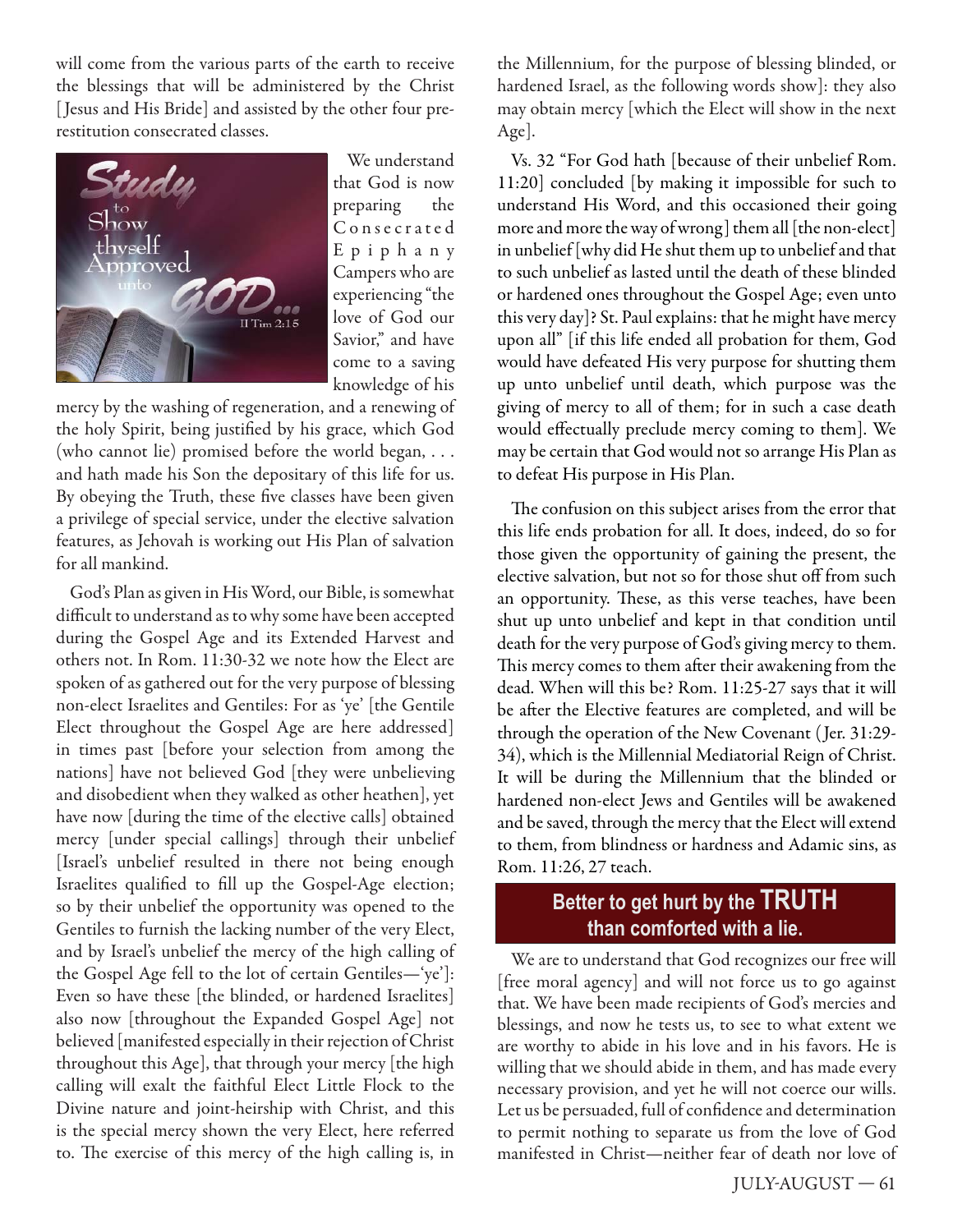life, and that none of God's other creatures will intercept or turn aside God's favor from us—neither angels nor principalities nor powers at present created or ever to be created. We can be sure that no temptation is of God temptations are the result of our own natural desires and weaknesses!



To the inquisitive mind this question comes to the fore: why does God shut up the non-elect Jews and Gentiles now to unbelief

so that in the Millennium He can give to them a full opportunity of gaining salvation? Why does He not give them this opportunity now? We reply, God adapted His Plan to meet the needs of all. Some are so constituted that by a faithful use of God's grace they can gain the elective salvation, and others are so constituted that they cannot now make a faithful use of God's grace and cannot gain the elective salvation. Why this difference? The Scriptures explain that this difference is due to the relation of mankind to faith, in view of Jesus' ransom securing one favorable opportunity of salvation for everyone. All do not

have faith (2 Thes. 3:2). This is a faith dispensation, and only those who have the faith that will trust where they cannot trace God can in this faith-testing dispensation gain salvation. God gives these the opportunity to gain the elective salvation and if they prove faithful they will get it.

If the unbelief class were given an opportunity to gain the elective salvation, lacking the requisite faith they would inevitably be lost. So, to prevent this, God puts the Truth and His ways in such forms as to blind or harden them against these, and this shuts them up unto unbelief. His purpose therein is (1) to prevent their being lost forever and (2) to reserve them for their trial for life until the Millennium, when, amid conditions not taxing to faith, a favorable opportunity to gain life will be given to those lacking faith; for God hath concluded all of such into unbelief that He might have mercy upon all. No wonder that the Apostle, at such a display of wisdom, justice, love and power, rising to the heights of adoration and praise, cries out in Rom. 11:33, "O the depth of the riches both of the wisdom and knowledge of God! how unsearchable [to the fleshly mind] are his judgments, and his ways past finding out." God reveals them only to the spiritually minded (1 Cor. 2:7-14).

# IS FAITH THE GIFT OF GOD?

"By grace are ye saved through faith; and that not of ourselves: it is the gift of God" (Eph. 2:8). The Apostle seems to intimate that grace is God's favor; in fact, the word "grace" has the signification of gift, or that which is favor. Our salvation is of Divine favor—not of to any necessity on God's part, not because Justice required it, not because anyone could have demanded it from Him, but it is His own merciful, gracious provision, and this salvation in our case is through faith. And the faith is not of ourselves, as a matter of course.

Therefore we think that when the Apostle says, "it is not of ourselves," he must refer to faith. However, faith, in a very important sense, is of the individual; we are urged to "have faith in God" (Mark 11:22). One cannot have faith for another. The individual must exercise his own faith in God; and yet in this text we are told that our faith is of God.

In what sense could this be of God? We answer that it is of God in the sense that every good and every perfect gift comes from the Father. Our faith must have a foundation, must have a basis. We must have knowledge of a matter in order to have faith in it.

We have knowledge of God, and this knowledge, which is granted us as a grace or favor, brings us to the place where we are enabled to exercise the faith. The faith in a great measure rests upon the knowledge. The knowledge shows us God's character; the Divine Revelation makes known to us certain facts respecting God's purposes, and we see the purposes outlined to be in harmony with the character of God, and this enables us to believe the promises; and believing them, we are enabled to act upon them; and this is faith.

So, then, our faith, while it is of ourselves is the sense that we must exercise it, is of God in the sense that He supplies the necessary elements from which that faith is to be compounded.

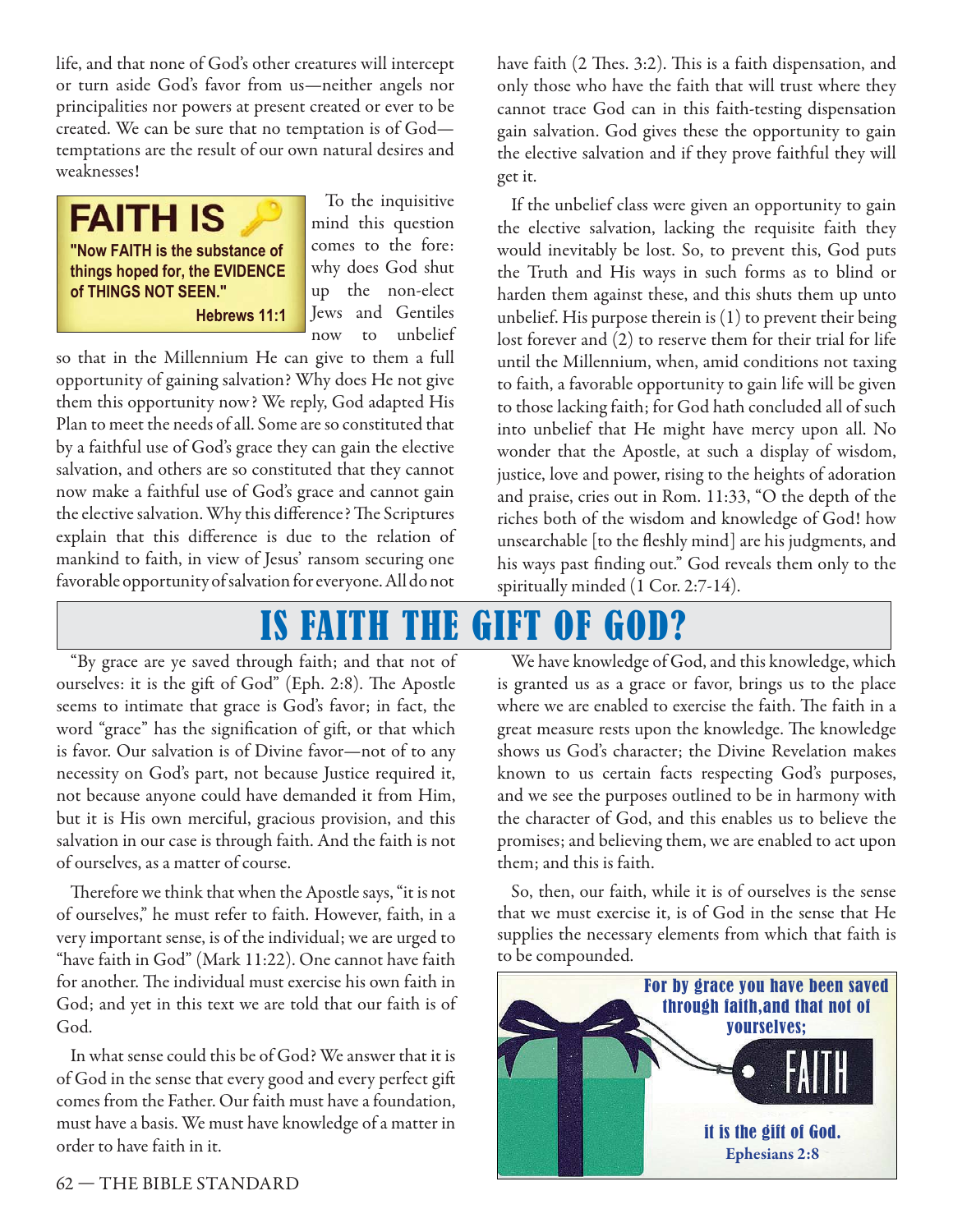

# **KINGDOM WORK ILLUSTRATED Lesson 64**

Not only did Jesus and His disciples preach about the Kingdom, and teach about it in parables, but the mighty works which Jesus did were intended to foreshadow the still greater work to be accomplished by His Kingdom during His Millennial Reign.—Matt. 4:23; Isa. 35:5,6.

This is intimated by the words, "These things did Jesus and manifested forth His glory." In other words, the works of Jesus were fore gleams of the work of His Glorious Kingdom. Many of His mighty works were done on the Sabbath for the same reason. As the six days in the week represent toil and travail, the result of sin, so the seventh day represents the Millennium, "the rest of the people of God," secured to all who accept it through the merit of Christ's sacrifice.

The turning of water into wine represented how the plain things of the present time, the simplicity of present Truth, will yet be transmuted by the Lord into the joys of the Kingdom, at the Marriage Feast in glory.

The cleansing of the lepers represented cleansing from the leprosy of sin. The one who returned to give glory to God represents the fact that only a "little flock" appreciate the favor of sins forgiven during this Age.

The healing of the sick represented the great fact that all diseases (mental, moral, physical) will be healed by Messiah, the "Good Physician," Royal Priest, typed by Melchisedec.

The opening of the blind eyes and of the deaf ears represented the greater fact that in due time the eyes and ears of understanding of all mankind will be opened, and God's glory will be appreciated. "All flesh shall see it together."-Isa. 40:5.

Our Lord's Transfiguration on the Mount was another illustration of the Kingdom. His disciples knew not whether it was a reality or a vision, until Jesus said, "Tell the vision to no man until The Son of Man be risen from the dead." Later, St.Peter declared that what they saw in the holy mount represented Messiah's Kingdom.—2 Peter 1:16-18.

- 1\* What did Jesus and His disciples preach and teach about? Par. 1
- 2\* The mighty works which Jesus did were intended to foreshadow what?
- 3 How is this intimated in Scripture? John 2: 11. Par. 2
- 4 The works of Jesus were fore gleams of what?
- 5\* Which day were many of His mighty works done?
- 6\* What do the six days in the week represent? What does the seventh day represent?
- 7\* What did the turning of water into wine represent? Par. 3
- 8\* The cleansing of the lepers pictured what? Par. 4
- 9\* How many returned to give glory to God? What does this represent?
- 10\* What did the healing of the sick represent? Par. 5
- 11\* Why is the Messiah called the "Good Physician"?
- 12 What does the opening of the blind eyes and of the deaf ears represent? Par. 6
- 13\* Will God's glory be appreciated? Isa. 40: 5
- 14\* Our Lord's Transfiguration on the Mount was another illustration of what? Par. 7
- 15 Did His disciples know if it was a reality or a vision?
- 16 What did Jesus say regarding this? Matt. 17: 9
- 17\* Later, what did St. Peter say was represented by what they saw in the holy mount?
- \* The questions marked with an asterisk are especially for children.



If you have enjoyed this series of studies from "Тне Рното Тне Рното Drama ог Creation \$ 6.40 Drama of Creation," you may wish to purchase the book and STUDY GUIDE \$5.75 its accompanying study guide prepared with questions for both PHOTO DRAMA AND STUDY GUIDE (set) \$11.00 adults and children. We have a new shipment of these books in an attractive soft-cover binding.